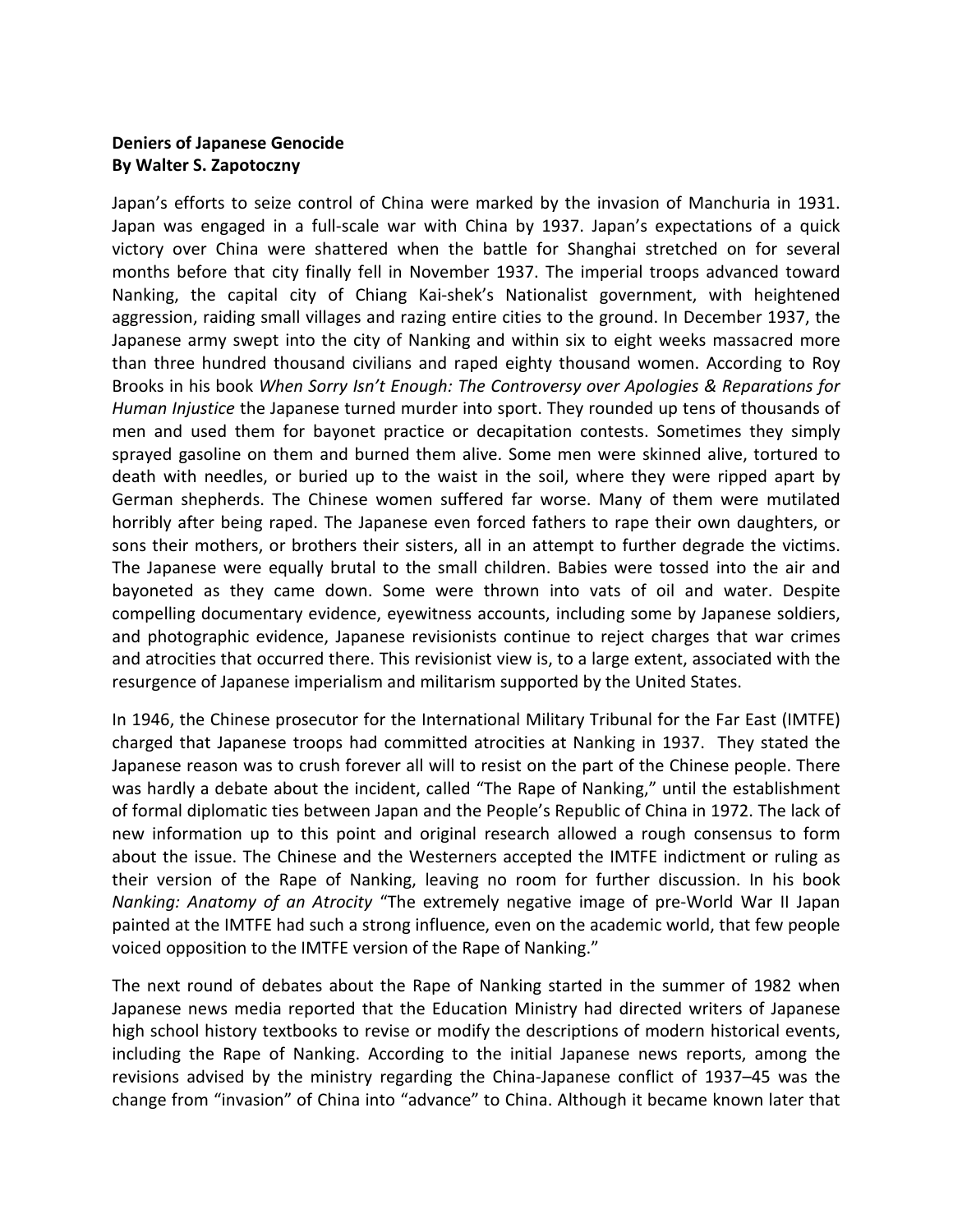there was no instance of such a change urged on any textbook, the news soon spread to other countries. There were, however, other revisions suggested by the ministry, including one concerning descriptions of the Rape of Nanking, with more emphasis on the provocation by the Chinese side as well as the deletion of the specific number of victims. The governments of Asian countries that had been subjected to Japan's aggression before and during World War II filed immediate protests with the Japanese government.

From the end of the war until the early 1970s, some Japanese revisionists, such as Tanaka Masaaki, a World War II veteran, tried to discredit the conclusions of the Tribunal as "victors' justice," but their efforts received little attention. From the 1970s on, the dominant view, that a massacre occurred in Nanking in 1937-38, has increasingly been challenged by revisionists, including conservative politicians, World War II veterans, scholars in various disciplines, business executives, and popular commentators. Outraged by the revisionist challenges, progressives, who supported the IMTFE indictment, responded quickly to refute revisionist claims that the Massacre did not occur. The struggle between the two camps has raged since and the contest over how to characterize the Nanking Massacre along with other Japanese wartime atrocities continues.

From the 1950s on, as the Cold War took shape, the progressives endured a rising challenge from what they called "reactionary forces" and they struggled to resist what they regarded as a revived imperialism and militarism. In the face of Communist threats, a conservative Japan gained renewed support from the United States who looked for allies in the region. The Japanese government began to insist that textbooks were polluted by dangerous distortions. The Ministry of Education subsequently increased its control over textbook authorizations, and one-third of school textbooks were rejected as not meeting new government standards. The Ministry demanded that textbooks avoid tough criticism of Japan's role in the Pacific War, and the government regarded as inappropriate any description of Japan as invading China. From the mid 1950s until the 1970s, the description of the Massacre completely disappeared from school textbooks.

The end of the Cold War, Emperor Hirohito's death, the loss of conservative party dominance in domestic politics, the more inclusive textbook descriptions of Japanese wartime atrocities, and the growing awareness of wartime devastations in Asia and the Pacific caused by Imperial Japan all combined to heighten the intensity of the disputes over the Nanking Massacre throughout the 1990s. While discussed and debated in Asia, the Rape of Nanking remains an obscure incident. Unlike the atomic explosions in Japan or the Jewish holocaust in Europe, the horrors of the massacre at Nanking remain virtually unknown to people outside Asia. The massacre remains neglected in most historical literature published in the United States.

In the History Channel's program entitled "The Rape of Nanking" in its "History Undercover" series on August 22, 1999, one of the themes presented was an alleged cover-up of the Rape of Nanking for half a century by the Japanese. But the heated controversy and debate about the incident in Japan appears to be more than enough to prove that there was no cover-up. Instead, many Japanese scholars and journalists have discussed this issue openly and tried to obtain the truth. Although quite a few of them disagree with the prevailing opinion in the